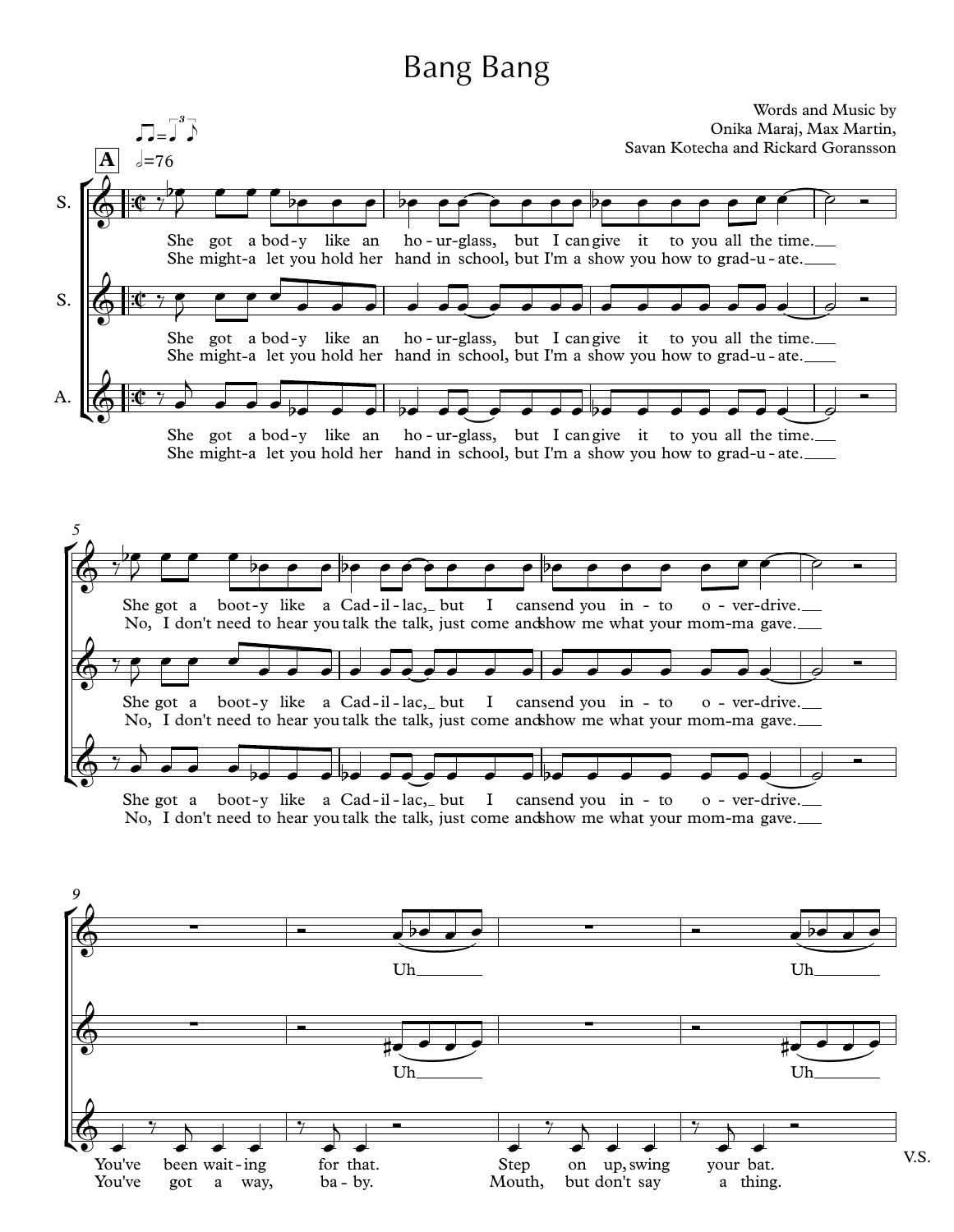





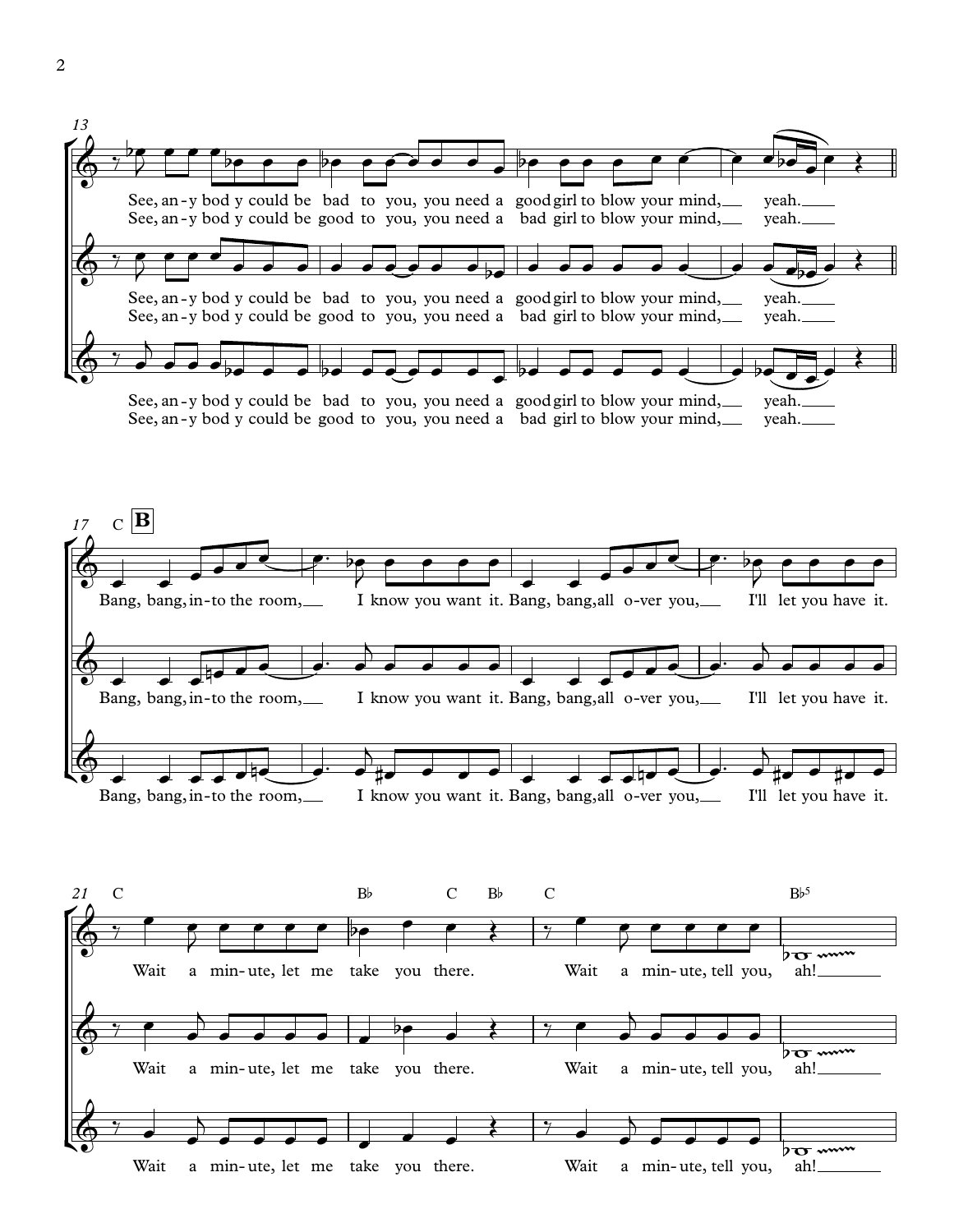



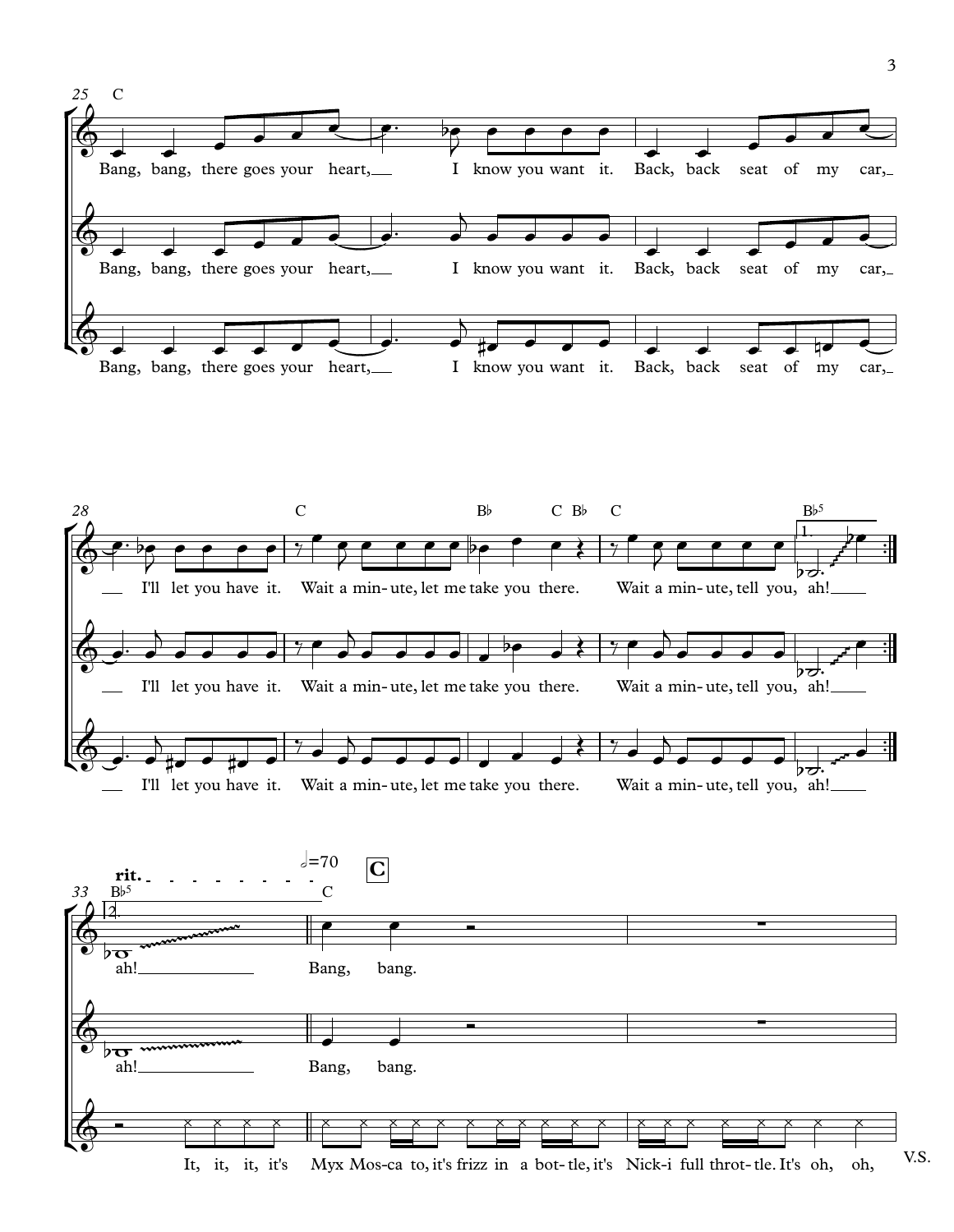





 $\overline{4}$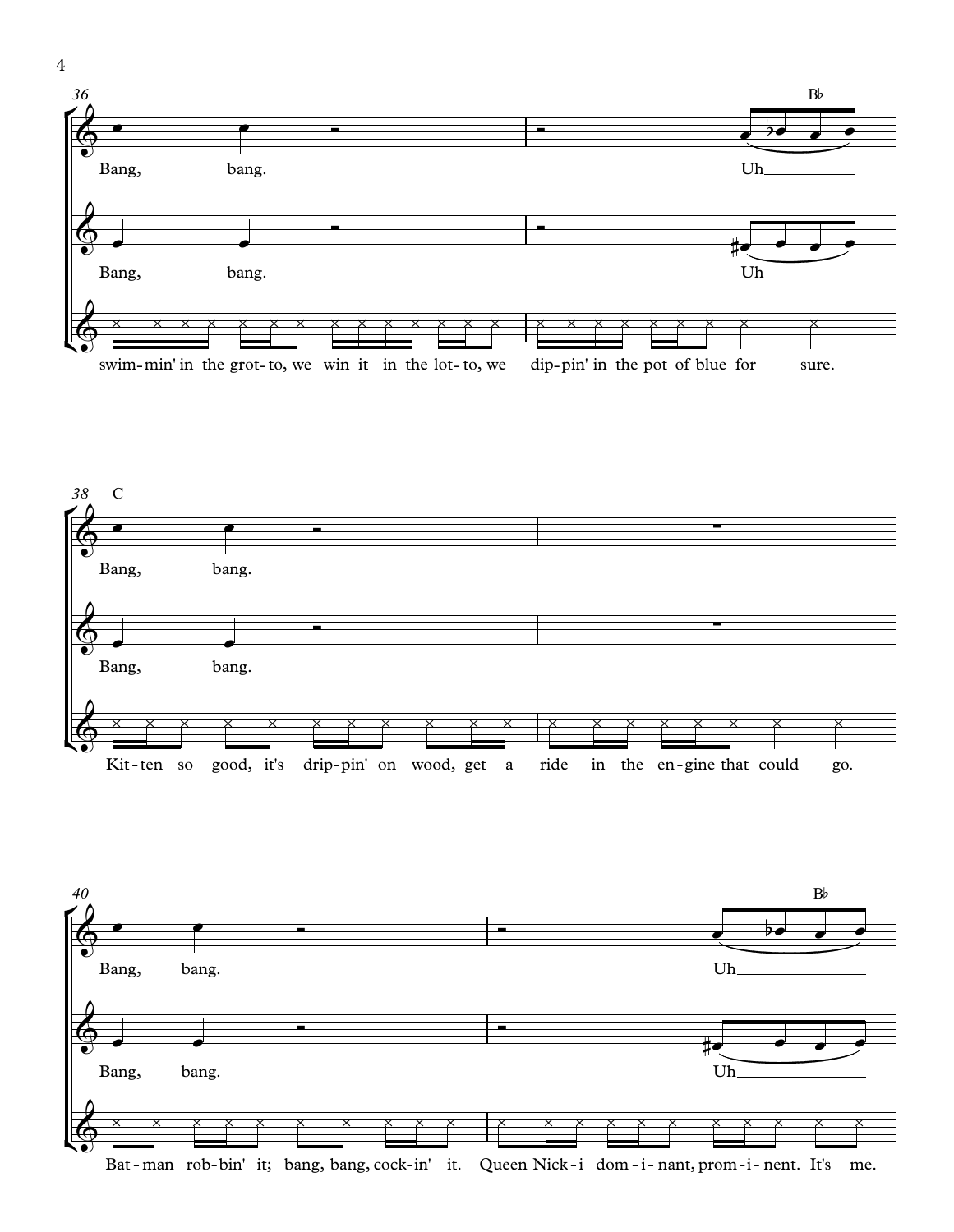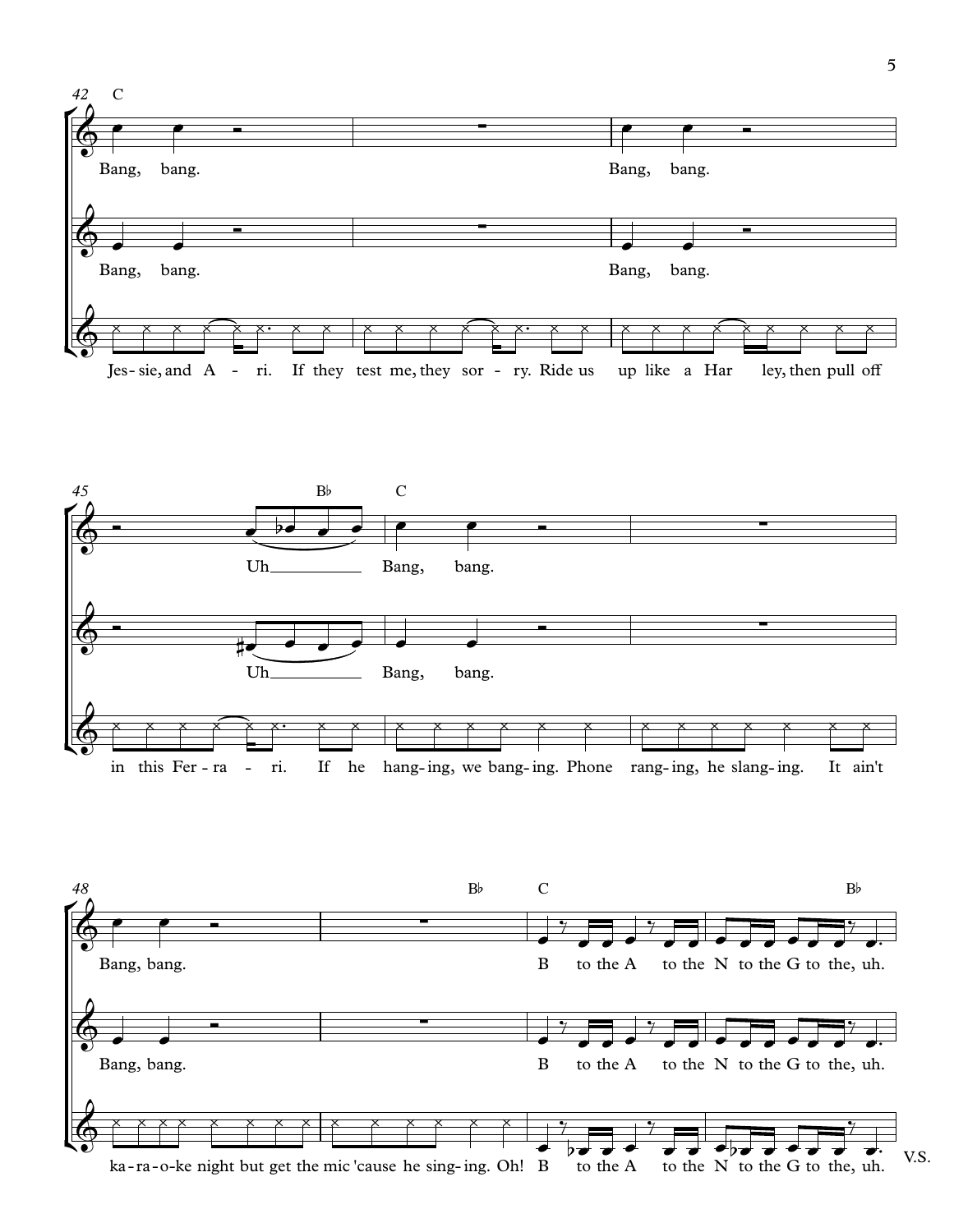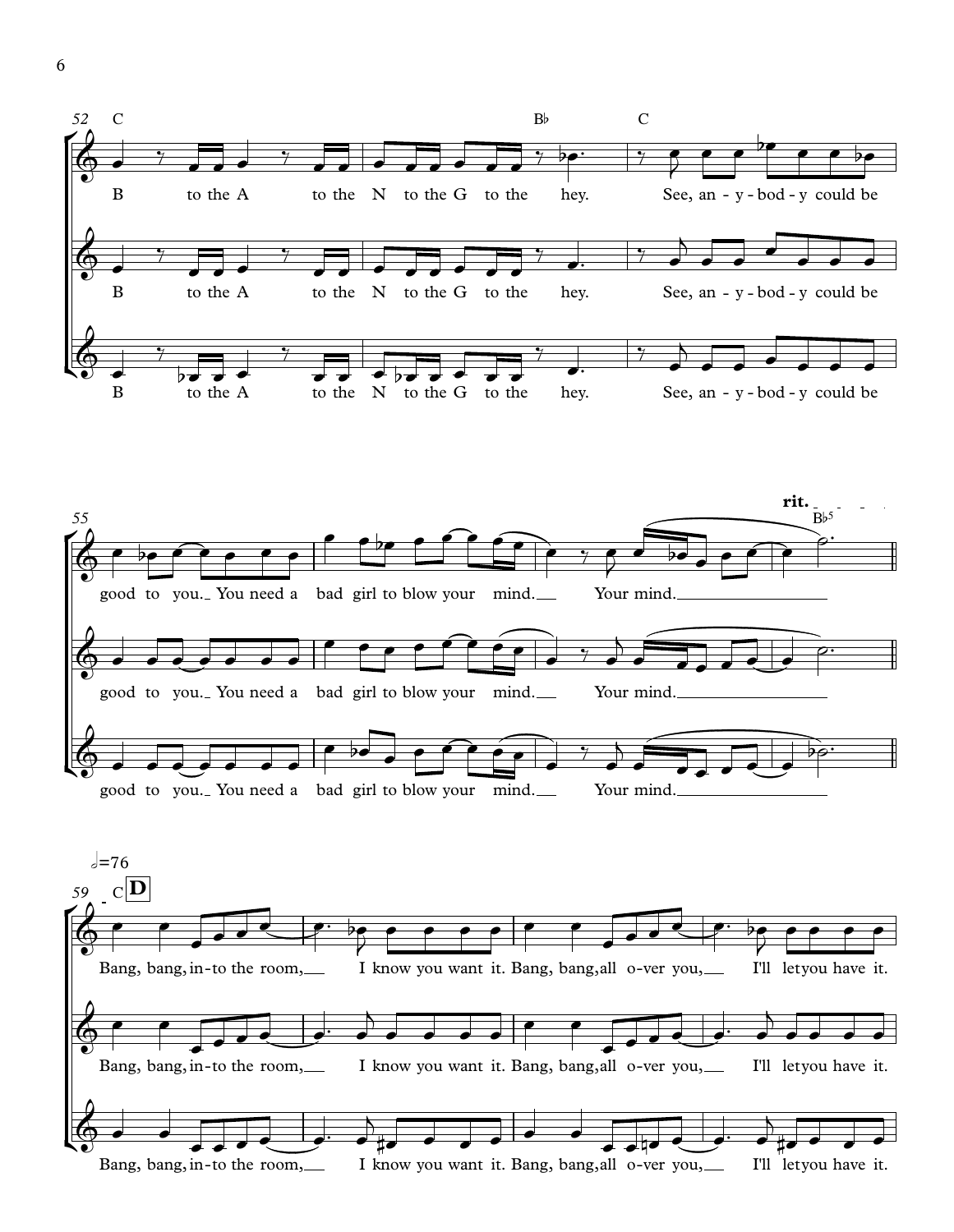



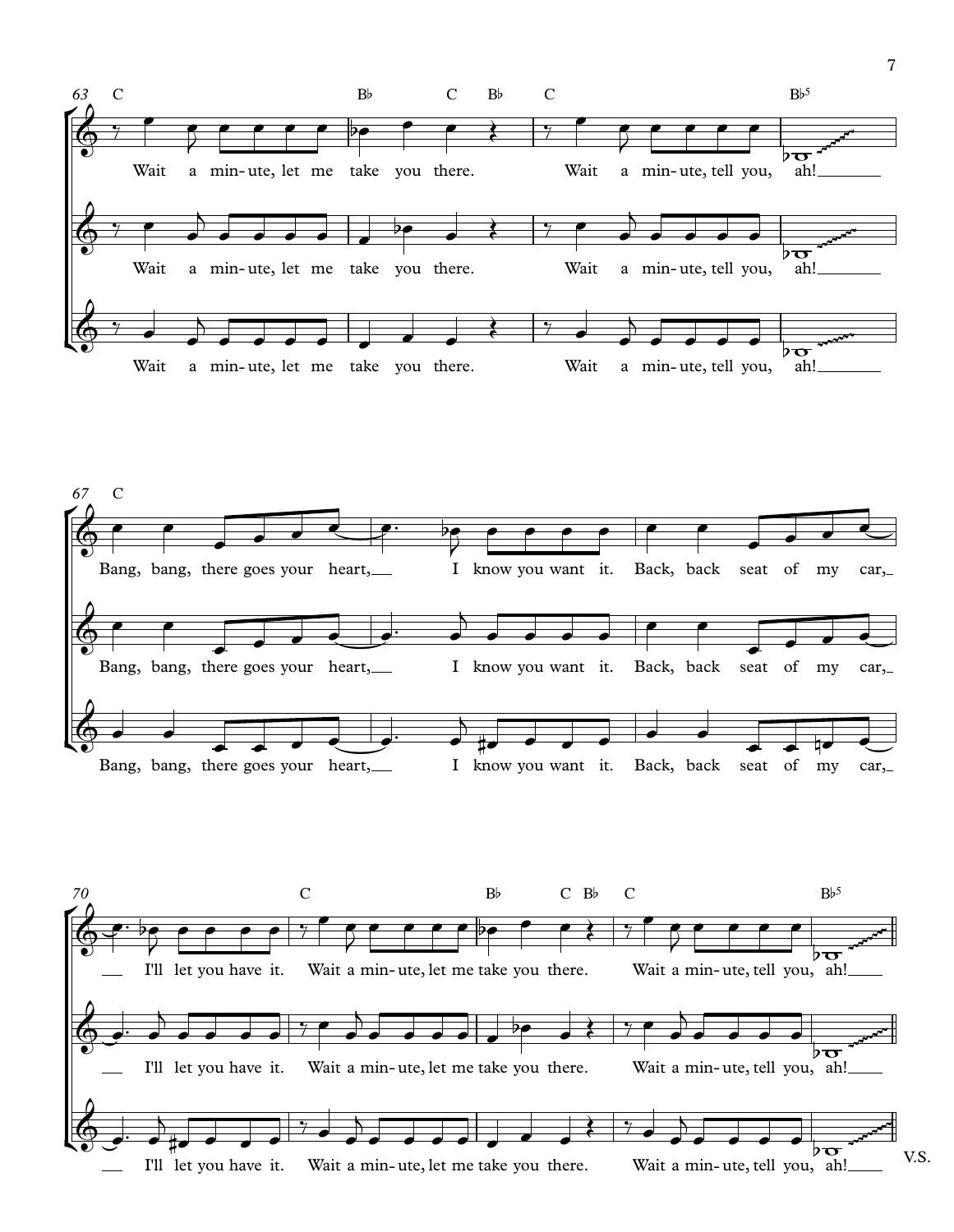